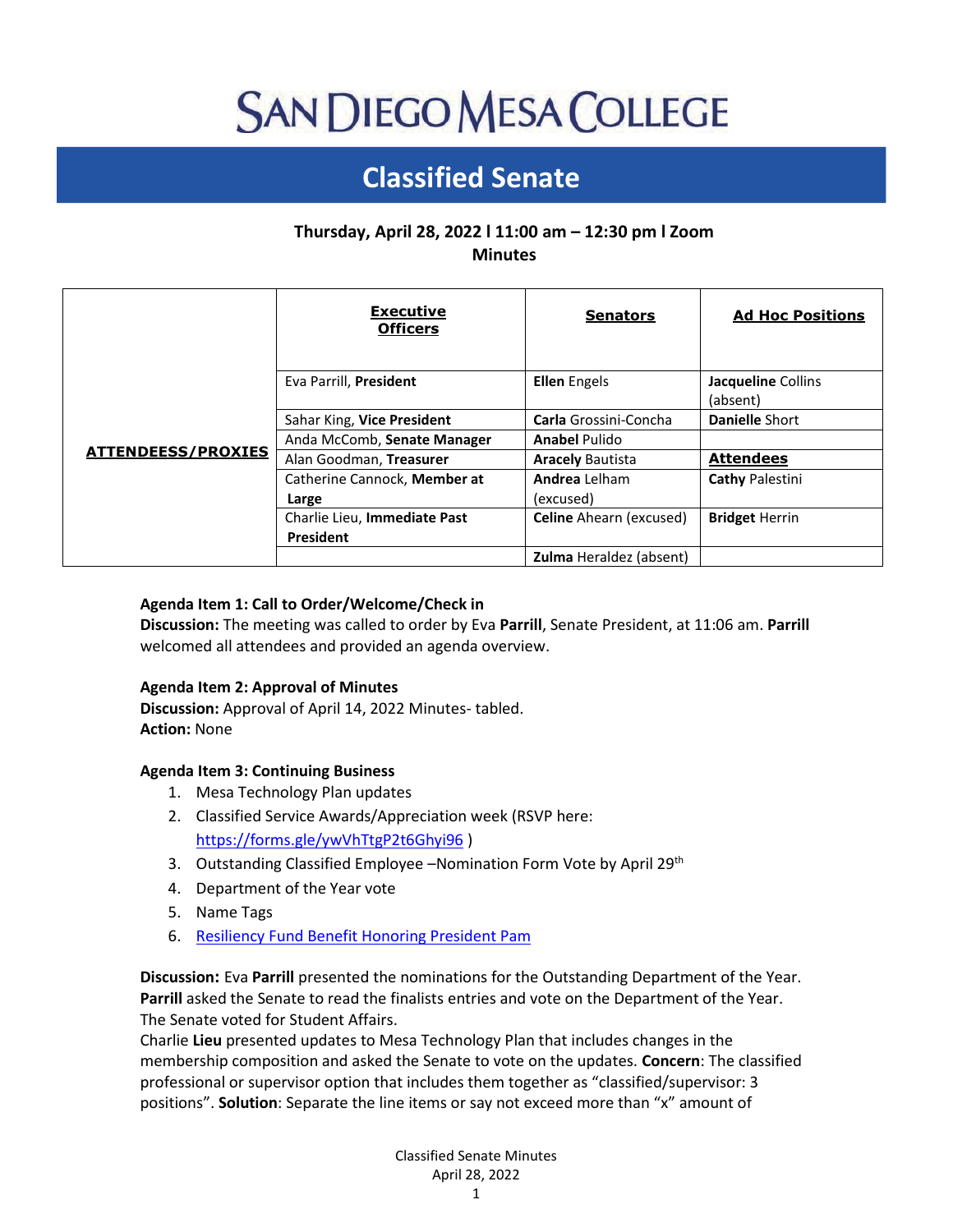supervisor or "x" amount of classified. Classified voted to approve with suggested changes. M/S by Sahar **King** and Charlie **Lieu** and approved with suggested changes by the Senate. **Parrill** asked the Senate for volunteers for the Classified Service Awards Ceremony. The Senate worked on putting together the Superhero Trivia questions for the Appreciation Week. We need about 50 questions. **Parrill** asked the Senate to keep adding questions to the Jamboard. **Parrill** encouraged the Senate to vote on the Classified of the Year Award. The voting will close April 29<sup>th</sup> and the Classified of the Year will be announced at the Classified Service Awards Luncheon.

**Parrill** announced that there is a benefit honoring President Pam that is scheduled for Friday June 10<sup>th</sup>. The Senate voted and approved to purchase 2 tickets and raffle the tickets to our members during Appreciation Week.

#### **Presentation Link:** Superhero Jamboard [LINK](https://jamboard.google.com/d/1gm0dLjuvtxjSH64OZUqOZDrxxbbnDjVbthzw0lZIKUc/viewer)

**Action:** Catherine to order the Outstanding Department of the Year trophy engraving. The Senate to keep adding to the Superhero Trivia questions for the Appreciation Week Jamboard due May 4<sup>th</sup>.

#### **Agenda Item 4: New Business**

- 1. Institutional Self-Report Draft and Feedback Form
- 2. Mesa Presidential Open Forums: May  $9<sup>th</sup>$  2022, 1pm to 5pm. Hold the date and time and submit questions <https://forms.gle/eVAW16K4caz3isKU8>)

**Discussion:** Eva **Parrill** reminded the Senate that there is a Presidential Open Forum on May 9th 2022, 1 pm to 5 pm, and encouraged the Senate to submit questions for the Mesa Presidential Open forum. The May  $9<sup>th</sup>$  event will have the finalists from the Mesa presidential search. They will have an hour each to provide an introductory statement and answer questions. The event will be provided in online and in person format.

Bridget **Herrin** provided an overview of the Institutional Self Evaluation Report (ISER). This document is shared with the College's accrediting body for reaffirmation of accreditation. This report is due August  $1<sup>st</sup>$  2023. In the ISER all accreditation standards must be addressed with narrative and evidence. The accreditation leads would want the entire campus to review the document and identify areas in which they have expertise, then review the narrative for the identified area and provide feedback. The feedback is due by May  $1<sup>st</sup>$ . The document attached is the first draft, a second draft will be in October 2022, and the final draft will be completed by March 2023.

**Action:** Classified to submit questions for the Mesa Presidential Open forum.

**Presentation Link**: Open Forum question[s LINK](https://forms.gle/eVAW16K4caz3isKU8)

Direct Link to ISER and Feedback:

Draft link:

[https://sdccd0.sharepoint.com/:b:/s/AccreditationSteeringCommittee/EZPhwhA4HdJHrgLg7Tyzj](https://sdccd0.sharepoint.com/:b:/s/AccreditationSteeringCommittee/EZPhwhA4HdJHrgLg7Tyzj8EBHkRJRzRm81k1ZYD7EC7Y8Q?e=rVY7Rf) [8EBHkRJRzRm81k1ZYD7EC7Y8Q?e=rVY7Rf](https://sdccd0.sharepoint.com/:b:/s/AccreditationSteeringCommittee/EZPhwhA4HdJHrgLg7Tyzj8EBHkRJRzRm81k1ZYD7EC7Y8Q?e=rVY7Rf)

Feedback Form:<https://forms.office.com/r/Y9nBVvzpiG>

#### **Agenda Item 5: Executive Board & Senator Reports**

- 1. President: Eva Parrill
- 2. Vice President: Sahar King
- 3. Senate Manager: Anda McComb
- 4. Treasurer: Alan Goodman
- 5. Member at Large: Catherine Cannock
- 6. Immediate Past President: Charlie Lieu

#### Classified Senate Minutes April 28, 2022